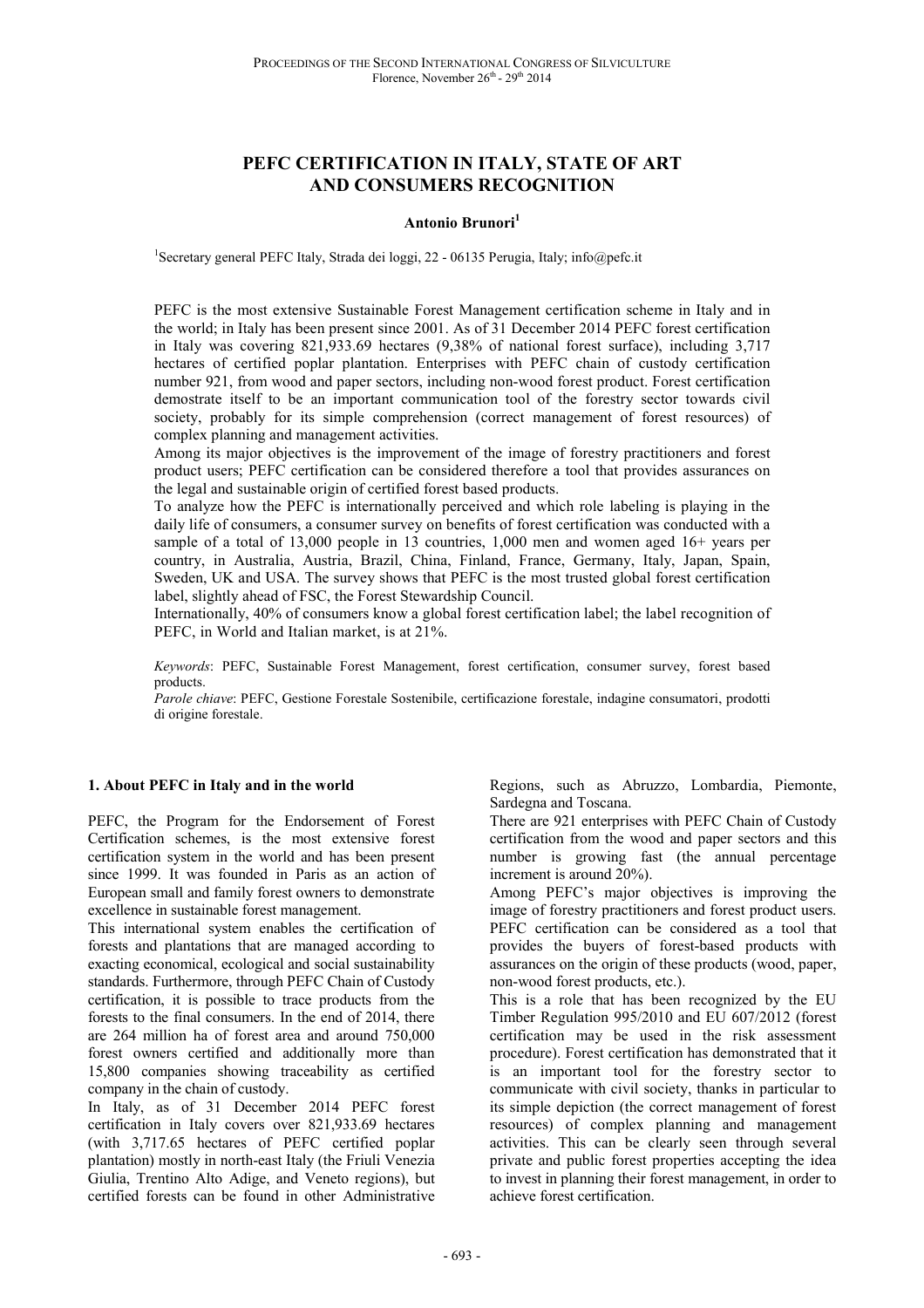## **2. Global Consumer Survey on forest certification**

To analyze how the PEFC is internationally perceived and which role labelling is playing in the daily life of consumers a survey was conducted. It was the first PEFC Global Consumer Survey in general and was undertaken by German-based GfK on behalf of PEFC International with a sample of a total of 13,000 people in 13 countries, 1,000 men and women aged 16+ years per country, in Australia, Austria, Brazil, China, Finland, France, Germany, Italy, Japan, Spain, Sweden, UK and USA.

## **3. Results**

The survey shows that more than 80% of consumers globally want companies sourcing certified material from sustainably-managed forests to use certification labels. Certification labels, such as the PEFC label, are the most trusted means of giving confidence to consumers that wood-based products are sustainably sourced. Consumers globally believe that it is important to make ethical choices, with 60% of all those surveyed agreeing that their shopping choice for a labelled product can make a positive difference to the world's forest.

Only a small minority, 10%, felt that their choice for a sustainably sourced product would not make a difference. Moreover, nearly 30% of all consumers responded that they actively look for forest certification labels.

The research shows that over half of all consumers (54%) consider certification labels as the most reassuring proof that environmental and sustainable development considerations have been taken into account.

Other means of proof include country of origin (30%), brand (24%) and recommendations by family/friends and media (17% and 16% respectively).

The overwhelming majority of consumers globally more than 80% - want companies to use labels on products to communicate their responsible sourcing practices to them. Only 4% disagreed that companies should use labels.

Internationally, 40% of consumers know a global forest certification label; the label recognition of PEFC, in World and Italian market, is at 21%. Regarding consumers trust on certification labels, PEFC resulted to be a trusted global forest certification label, as much as FSC, the Forest Stewardship Council.



Figure 1. PEFC certified forests in Italy.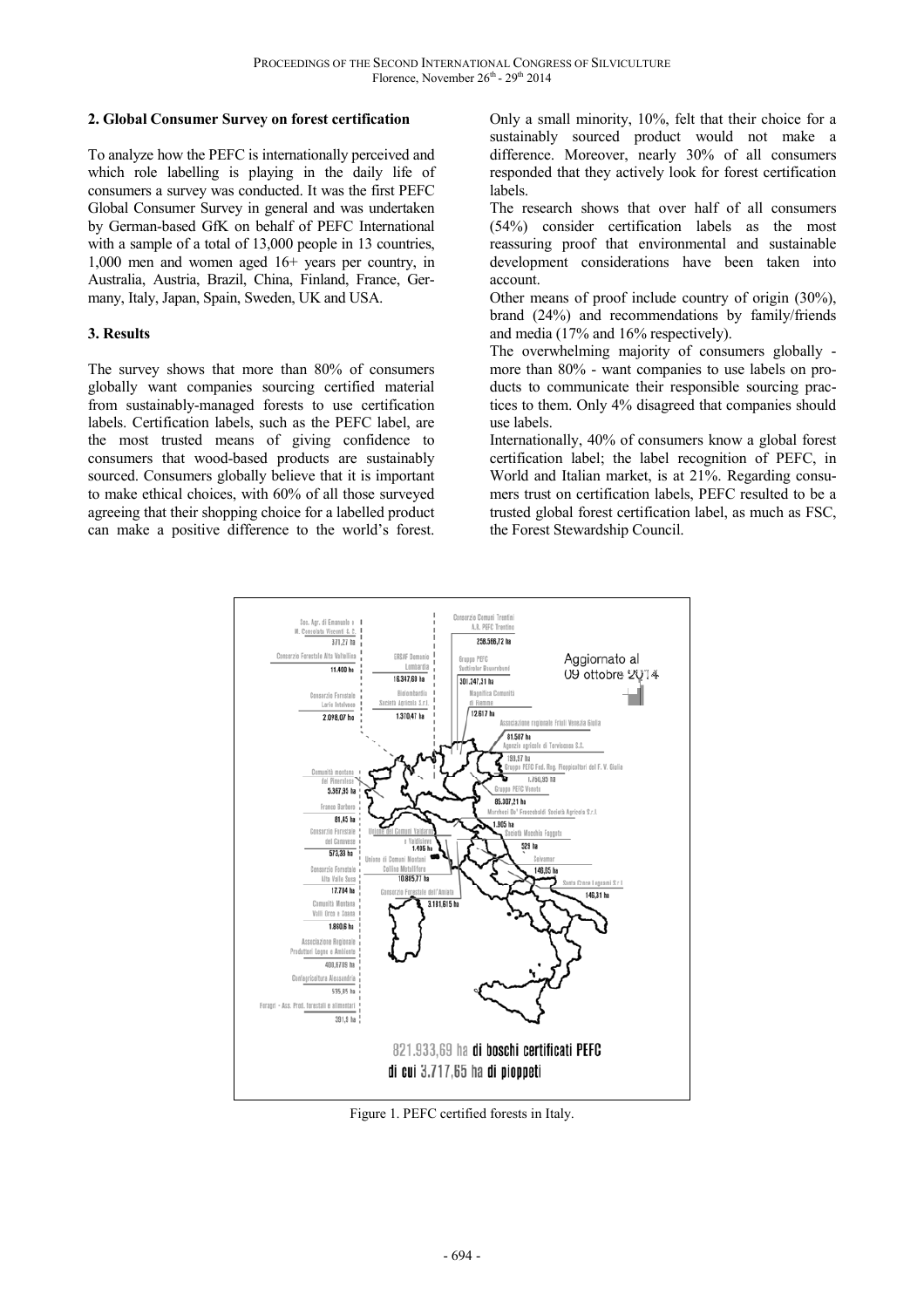PROCEEDINGS OF THE SECOND INTERNATIONAL CONGRESS OF SILVICULTURE Florence, November 26<sup>th</sup> - 29<sup>th</sup> 2014



Figure 2. PEFC certified forests distribution in Italy.



Figure 3. Result of survey about the important of forest certification for the future of world's forests.



Figure 4. Result of survey about which message is most. trusted in offering environmental information about a product.